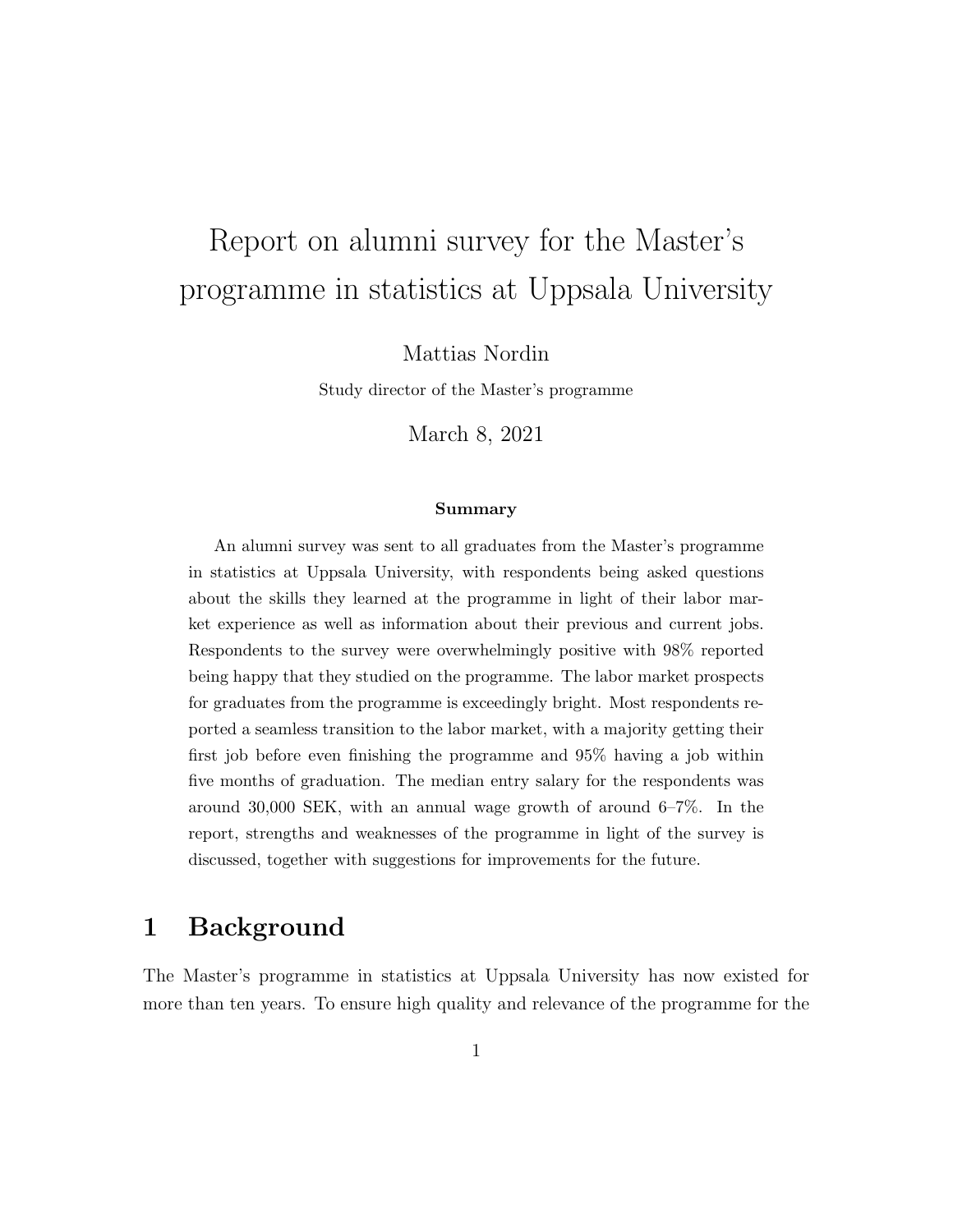labor market, it is important to follow up on the career paths of graduates from the programme. To do so, we have sent out a survey to alumni from the programme where we ask about their opinions on the programme, as well as their work experience.

The purpose of this alumni survey is two-fold. First, the results from the survey is relevant for current and future Master students to learn about the career paths that are open for graduates from our programme, both in terms of employment and salaries, as well as the type of work that our graduates are performing. Second, it is an opportunity for us to learn about the alumni's opinions of the programme and its relevance for their job, as well as what they wish the programme had included in light of their work experience. The results will be useful for our continued efforts to make sure the programme is relevant and useful for our students.

# 2 The survey

In total, 154 individuals have graduated from the Master's programme in statistics at Uppsala University with either a 1-year (21 graduates) or 2-year (133 graduates) Master's degree since its inception (first graduation was in 2010). To invite them to take the survey, we used email addresses from  $NyA<sup>1</sup>$  $NyA<sup>1</sup>$  $NyA<sup>1</sup>$  Email addresses was available for 127 of those individuals, with most of the missing addresses coming from the early years. In addition, for another 11 alumni, the email bounced, meaning that the number of alumni we could contact was 116. Still, it is likely that among these 116 remaining indvidiuals, a number of them never read their email, especially those from earlier years.

Invitation to the survey was sent out on the 2nd of February 2021, with reminders sent out on the 10th and 17th. In total, 55 alumni responded, giving a response rate of 36% (47% of those who received the invitation). Responses were increasing with graduation year, likely because for the graduates from early year, email addresses were no longer in use, as shown by Figure [1.](#page-7-0)

<span id="page-1-0"></span>One third of the respondents were women, which is a bit lower than the share

 $1$ NyA is the system used for university admission in Sweden, see [https://www.uhr.se/](https://www.uhr.se/nyawebben/publika-sidor) [nyawebben/publika-sidor](https://www.uhr.se/nyawebben/publika-sidor).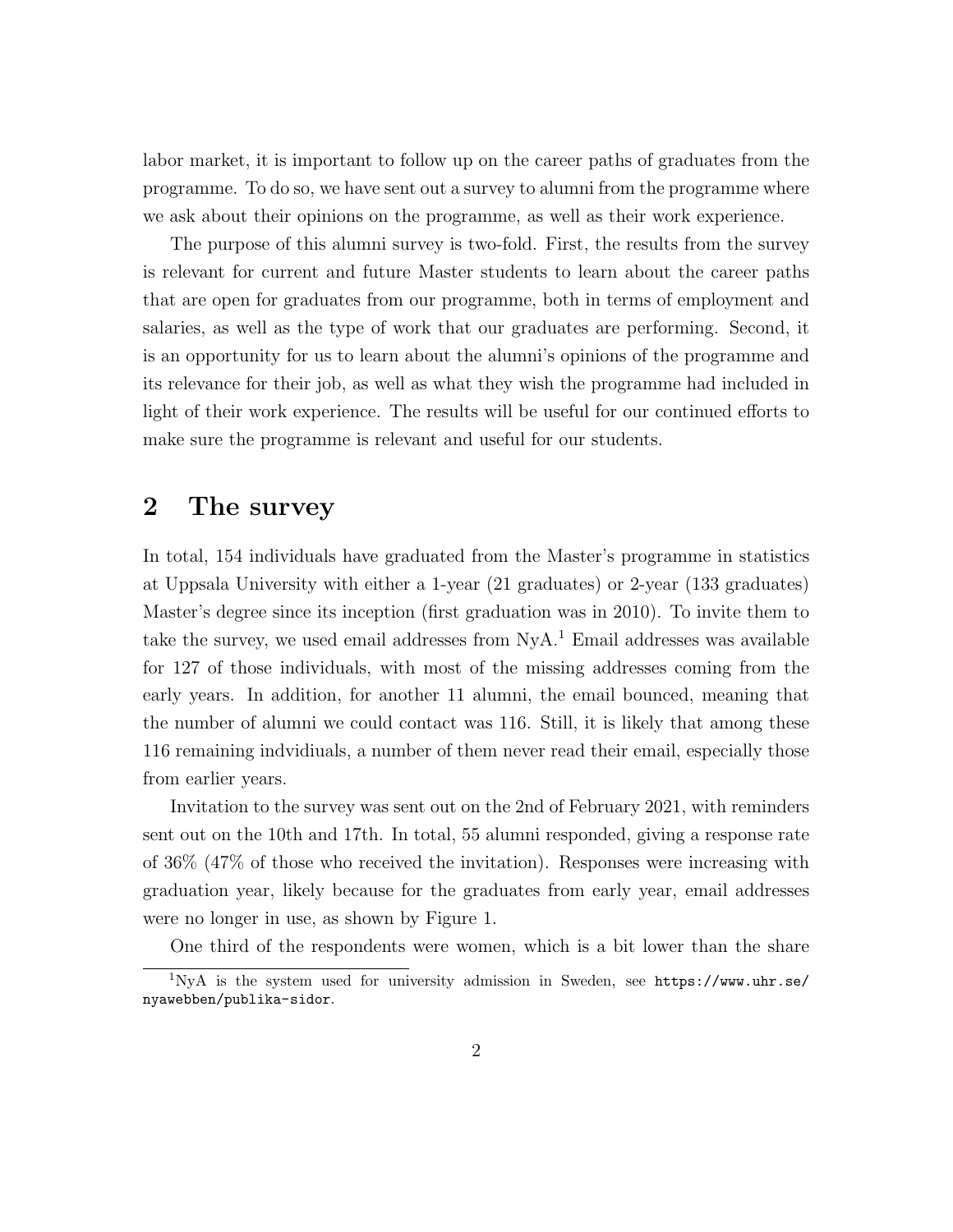of female graduates, which is around ten percentage points higher. Around 76% of respondents did their undergraduate studies in Sweden and 84% are currently living in Sweden.

# 3 Results

Aside from background questions, the questions in the survey was divided into three parts: i) opinions about the programme, ii) the first job and iii) current job.

#### 3.1 The programme

Results from the survey indiciate that the overwhelming majority of the alumni were satsified with the programme. On the question: "Overall, are you happy that you studied on the Master's programme?", 54 of the 55 respondents (98%) said yes (Figure [2\)](#page-7-1).

When it comes to the skills they acquired during the programme, respondents rated statistical theory the highest with the other four skills: oral presentations, written presentations, programming and applied statistics rated slightly lower (Figure [3\)](#page-8-0). On all questions, more respondents agreed than did not agree that they had learned the respective skill.

Respondents were also asked an open-ended question on if there were any particular skills that they learned at the program which has been useful at their work (Figure [4\)](#page-9-0). From the answers, it is clear that programming was the most important skill, with many students mentioning programming in general or programming in R in particular. Following these skills, a number of students also mentioned statistical theory, such as statistical inference and probability theory, as well as general critical and statistical thinking.

When it comes to skills the alumni wished the had learned more of in the programme, machine learning was the most popular answer (Figure [5\)](#page-10-0). It should be noted that for all but the last cohort (graduates of 2020), the programme did not feature a machine learning course, but nowadays, such a course is included in the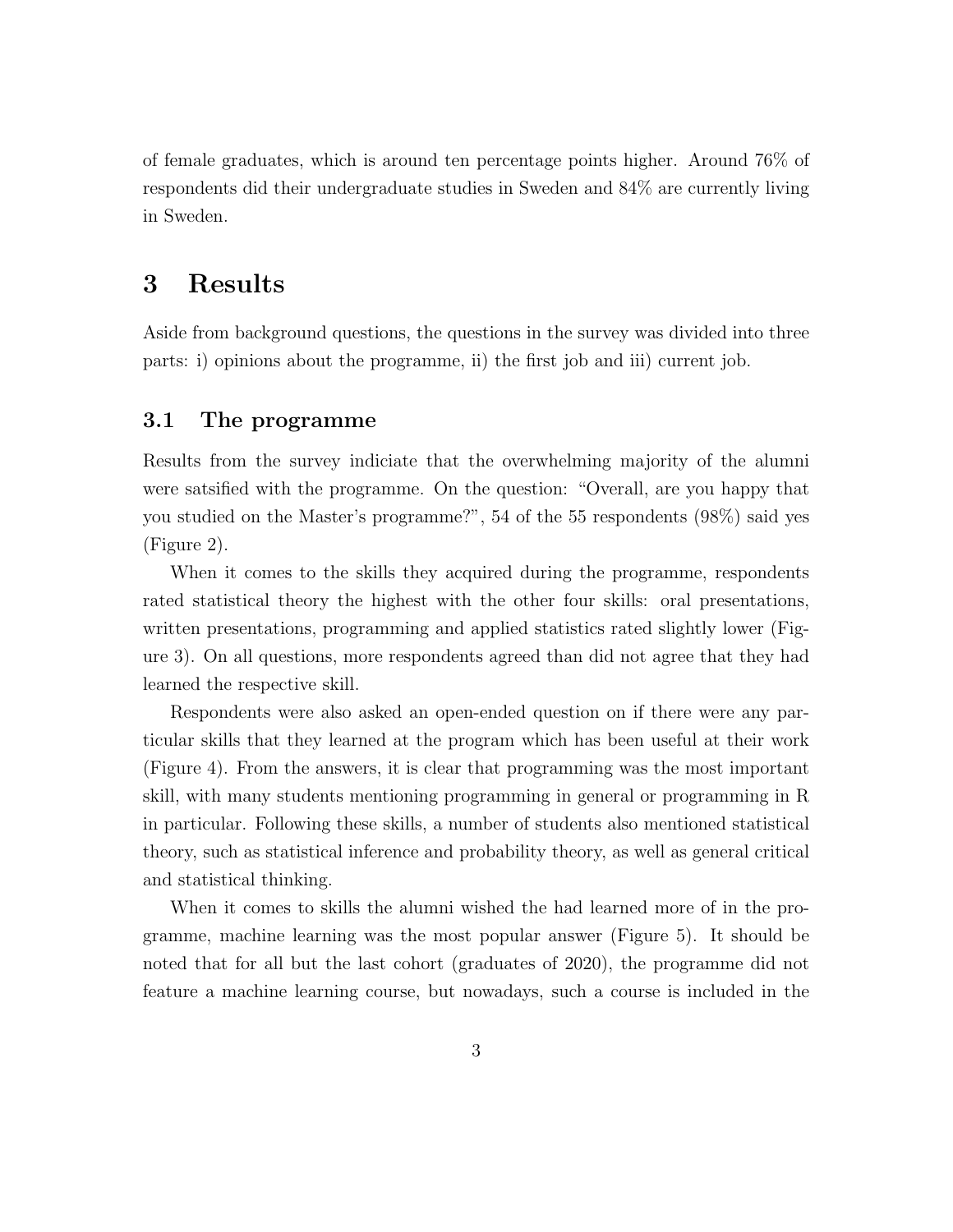third semster of the programme ("Machine Learning, Big Data, and Artificial Intelligence").

The second most popular skill that the respondents wished they had learned in the programme was to learn SQL or database management followed by more applied statistics working with real data as well as Bayesian statistics. Perhaps surprisingly, a number of students also wished they learned more programming, despite the fact that many respondents rated it as a useful skill that they learned at the programme (Figure [4\)](#page-9-0).

#### 3.2 The first job

The alumni in general got their first job quickly, with more than half getting a job before finishing the programme, and with 95% having a job within five months of graduation (Figure [6\)](#page-11-0). Most of those jobs were qualified jobs, with 42 out of 55 respondents (76%) reported that their first job required a Master's degree or similar. In general, the alumni did not have to apply for many jobs to get hired, with 69% applying for at most five jobs before getting their first job (Figure [7\)](#page-11-1).

The alumni got their first job in many different ways (Figure [8\)](#page-12-0), with the most common being finding a job on the employers website (25%), followed by connections  $(20\%)$ , LinkedIn  $(15\%)$  and internship/trainee spot  $(9\%)$ . The median monthly entry salary was around 31,000 SEK with a large spread: three alumni had an entry salary of over  $60,000$  SEK (Figure [9\)](#page-12-1).<sup>[2](#page-3-0)</sup> Entry salaries have been increasing over time, with the median entry salary being 27,000 SEK for graduates in 2012–2014, 31,000 SEK for graduates in 2015–2017 and 32,000 SEK for the most recent graduates.

#### 3.3 Current job

Respondents were also asked about their current employment. Most respondents reported working full-time (75%), with another 18% being PhD students (Figure

<span id="page-3-0"></span><sup>&</sup>lt;sup>2</sup>The median salary is in the interval  $30,001-35,000$  SEK. To get a single number, it is assumed that salaries are uniformly distributed in the interval. This approach is taken for all numbers presented in this report. In text (but not in calculation), salaries are rounded to the nearest thousand.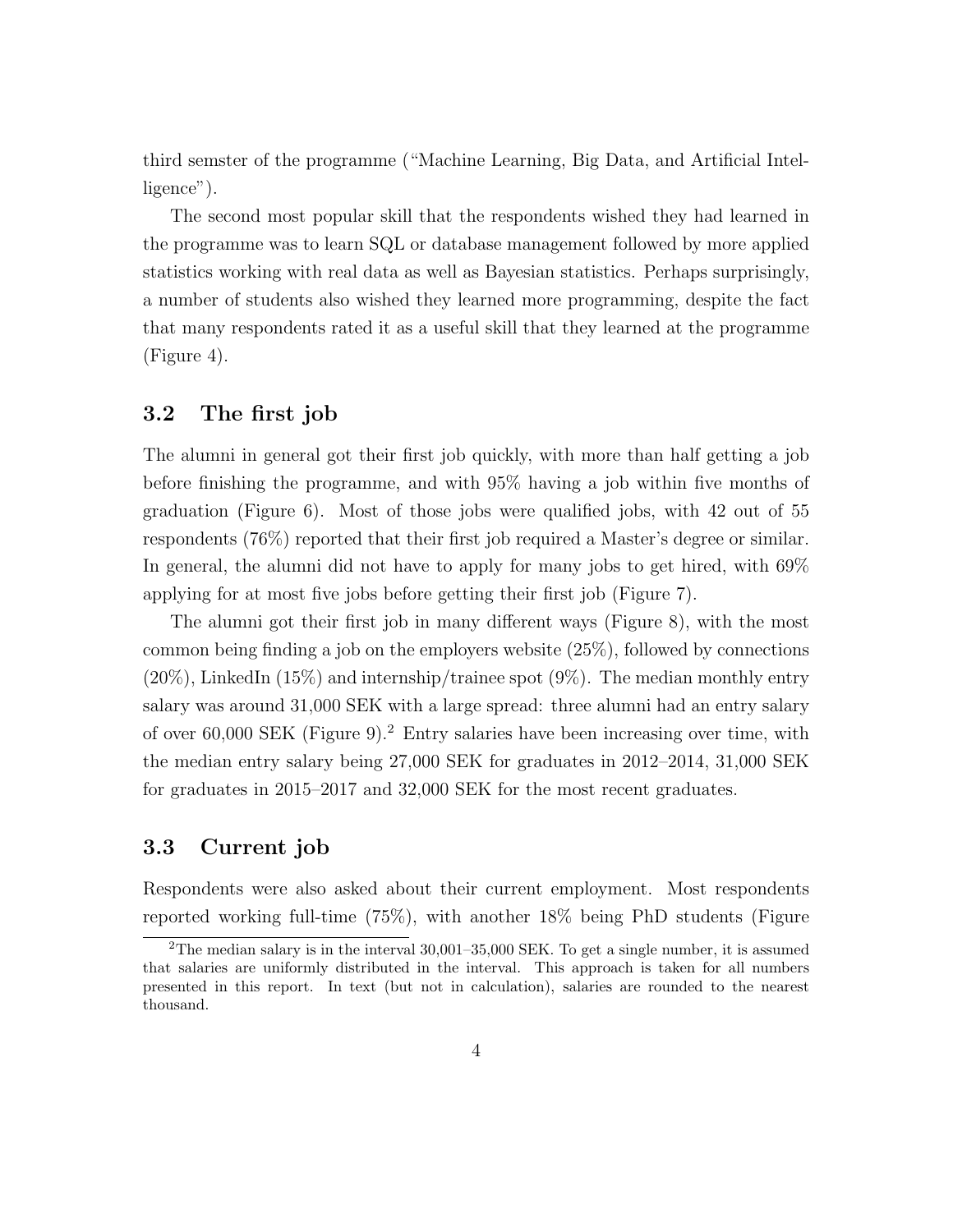[10\)](#page-13-0). The alumni work in diverse industries with the financial/insurance sector (24%) followed by the university (22%, mostly PhD students) being the most common areas of work (Figure [11\)](#page-13-1). Other common areas include consultancy firms  $(11\%)$ , tech industry  $(9\%)$ , government agencies  $(7\%)$  and life sciences  $(7\%)$ .

The alumni were also asked about their current salary, where there is a sharp increase compared to the entry salary (Figure [12\)](#page-14-0): the median salary was 39,000 SEK, with 13% of respondents earning above 60,000 SEK. Because time since graduation greatly affect current salary (individuals with greater work experience generally earn more), it is relevant to break down these numbers for different cohorts. For both those graduating in 2012–2014 and 2015–2017, the median salary was 42,000 SEK, whereas for the latest cohort (graduation 2018–2020), the median was 37,000 SEK. Using the entry salaries above, with some approximations, it is possible to calculate the annual wage increase since labor market entry for the median wage to be 5.7%,  $6.3\%$  $6.3\%$  $6.3\%$  and  $7.5\%$  for each of the three cohorts.<sup>3</sup>

In their work, the alumni reported using a wide variety of statistical softwares and programming languages (Figure [13\)](#page-14-1), with the most common being R (70%). After that follows Excel (63%), but presumably it is not used much for statistical analyses. Other common softwares and languages include SQL (43%), Python (41%) and SAS (24%). When it comes to the statistical methods that are relevant in their work, by far the most common responses were regression analysis and machine learning (Figure [14\)](#page-15-0). Other methods mentioned frequently include time series analysis, survival analysis and categorical data analysis.

## 4 Discussion of results

The bottom line from the survey is a very positive one: almost all our alumni were happy they studied on the programme (98%). The status of our graduates on the

<span id="page-4-0"></span><sup>&</sup>lt;sup>3</sup>Let  $w_{0i}$  be median entry salary,  $w_{1i}$  be median entry salary and  $T_i$  be number of years since graduation for cohort j, the annual percentage wage increase is calculated as  $((\exp((\ln(w_{1i}) \ln(w_{0i})/T_i$ ) – 1) · 100, with the number of years since graduation being set to 8, 5 and 2 for the three cohorts. Note that these wage increases may not correspond to the wage increase for any one individual.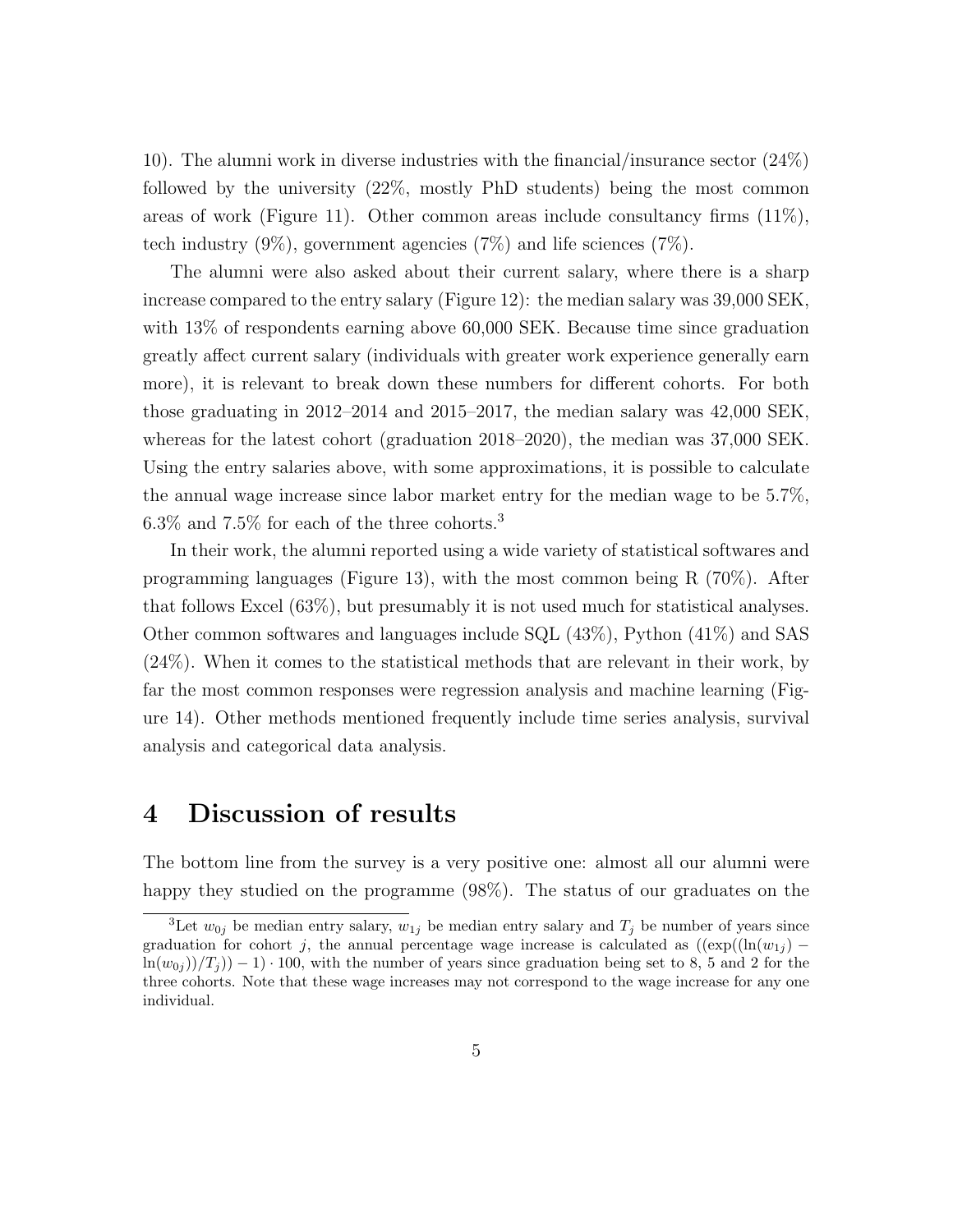labor market is very strong, with most graduates getting a qualified first job immediately after graduating. The entry wage is generally good, with a very strong wage growth. The alummi work in a wide variety of sectors, both in the private and public sphere.

The respondents to the survey mentioned a wide variety of skills that they learned at the programme that are useful in their work, with the number one skill clearly being programming, especially using R. It is noteworthy that almost half of respondents mentioned machine learning as something that they use in their current work, and it was also the most common answer that the respondents wished the programme included more of. Fortunately, with the introduction of a dedicated course in machine learning in the fall of 2019, the programme is nowadays better suited to give current and future students a solid foundation in the topic.

Based on the responses to the survey, there are a couple of areas that the programme could be improved in for the future. Some respondents felt that the programme at times lacked structure and that there was a lack of communication between teachers. This is something that we know has been a problem and that we actively work to improve upon. There are also a couple of areas that we should introduce our students to. Many alumni reported using SQL in their work, and something that they wished had been taught at the programme. While it may not be necessary with a full course in SQL and working with databases, it seems as if a short introduction to the topic for a couple of lectures would be useful and appreciated.

Another common comment was that the alumni wanted to work more with real data and applied statistics during the programme. While it is important that our students get a solid theoretical foundation to stand on (and it is also something that respondents mentioned as positive), we will have to continuously discuss the appropriate division between statistical theory and applied statistics.

Finally, based on the survey responses, there are two topics we should consider including more of in the programme either as full courses, or as major parts of existing courses: Bayesian statistics and survival analysis. Currently, the programme does not include a dedicated course in Bayesian statistics, and it is also not something that is discussed much in our courses in general. I believe the programme would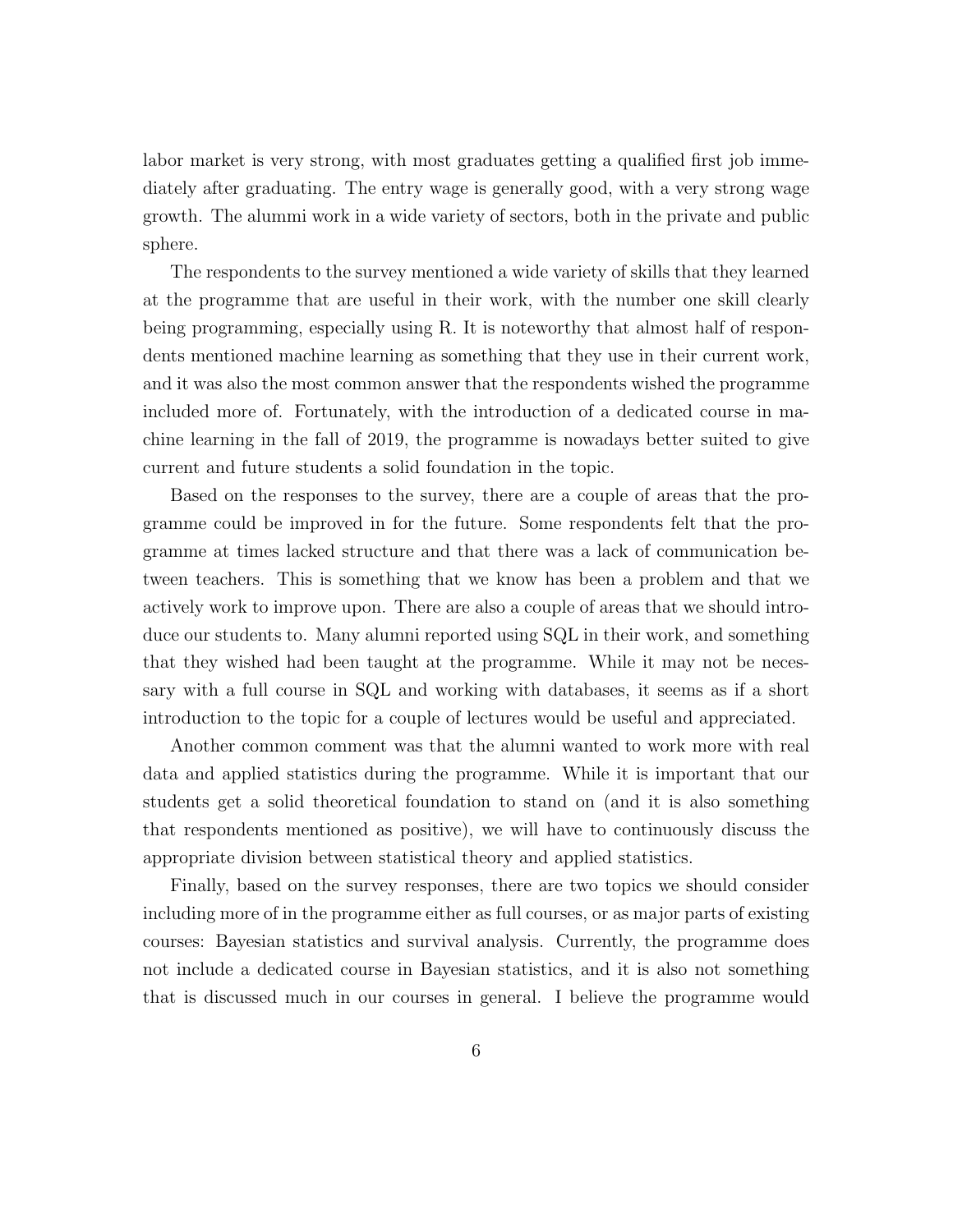improve even further if that was added to the curriculum. When it comes to survival analysis, it is one area a lot of our alumni work with. We have previously offered a course on that topic, but the course has not been given recently. I believe we should consider reintroducing such a course.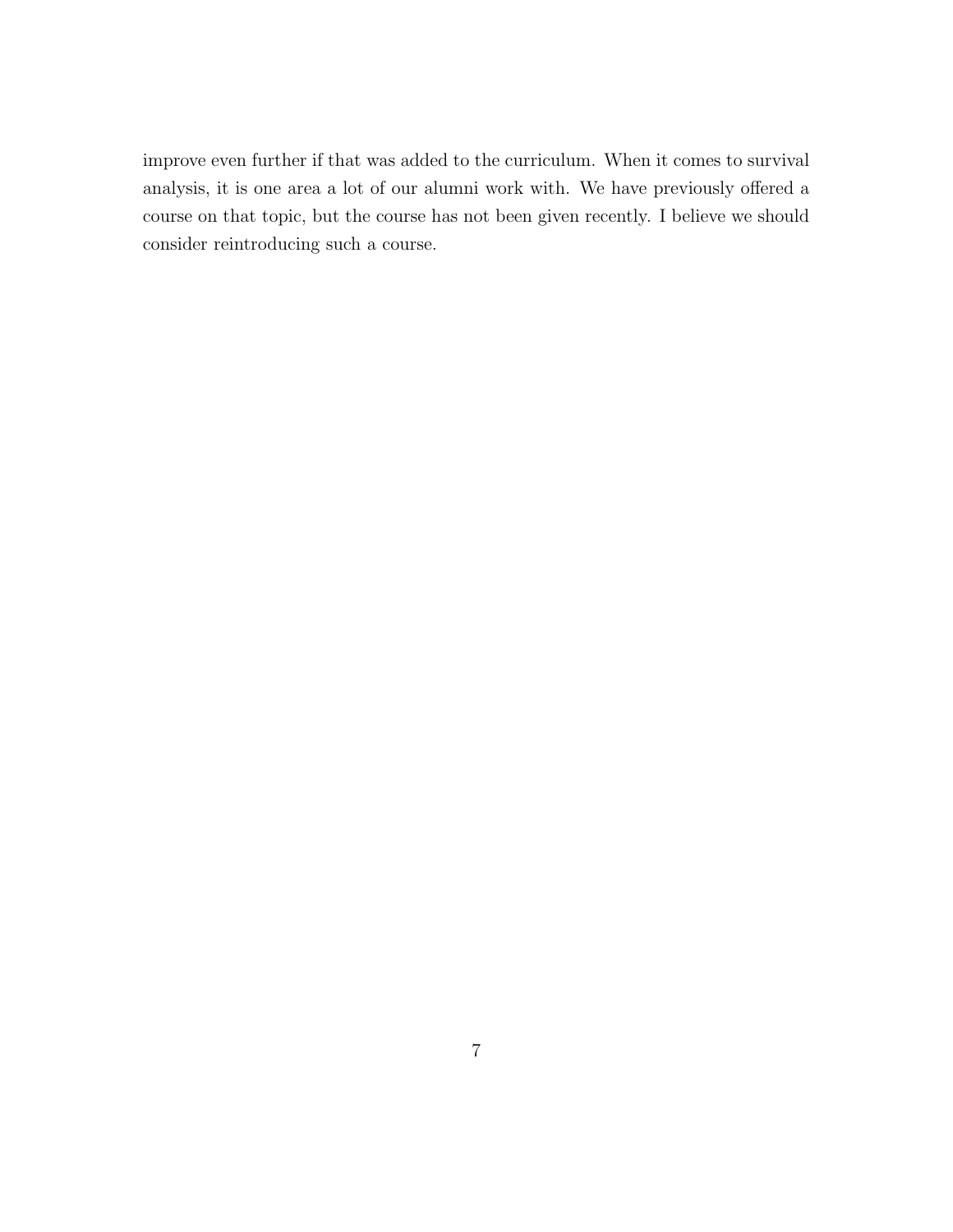<span id="page-7-0"></span>

Figure 1: Survey responses, by graduation year

<span id="page-7-1"></span>Note: The figure shows the number of responsents, number of nonrespondents (email was delivered but no response to the survey) and number of cases where no email was available in NyA, or where the email sent bounced.



Figure 2: Happy to have studied on the programme

Note: Respondents were asked "Overall, are you happy that you studied on the master's programme?" to which they could answer "Yes" or "No".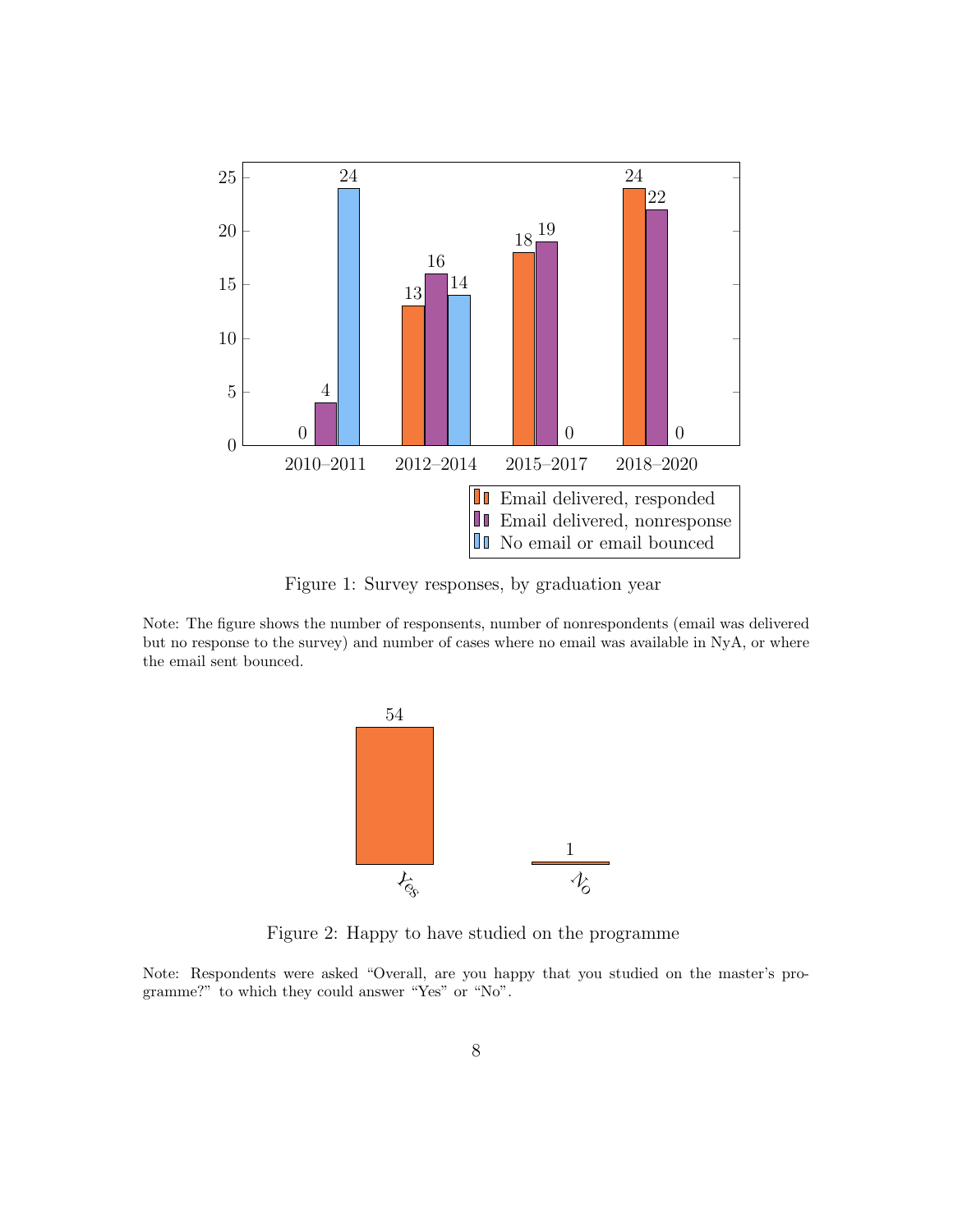<span id="page-8-0"></span>

Figure 3: Skills acquired at the Master's programme

Note: Respondents were asked "To what extent do you agree that you learned the following skills at the Master's programme", to which they could answer on a five-point scale from "Do not agree" to "Agree completely". Assigning values from 1 to 5 to the answers, the averages for each question are (a) 3.4, (b) 3.6, (c) 3.6, (d) 4.4 and (e) 3.7.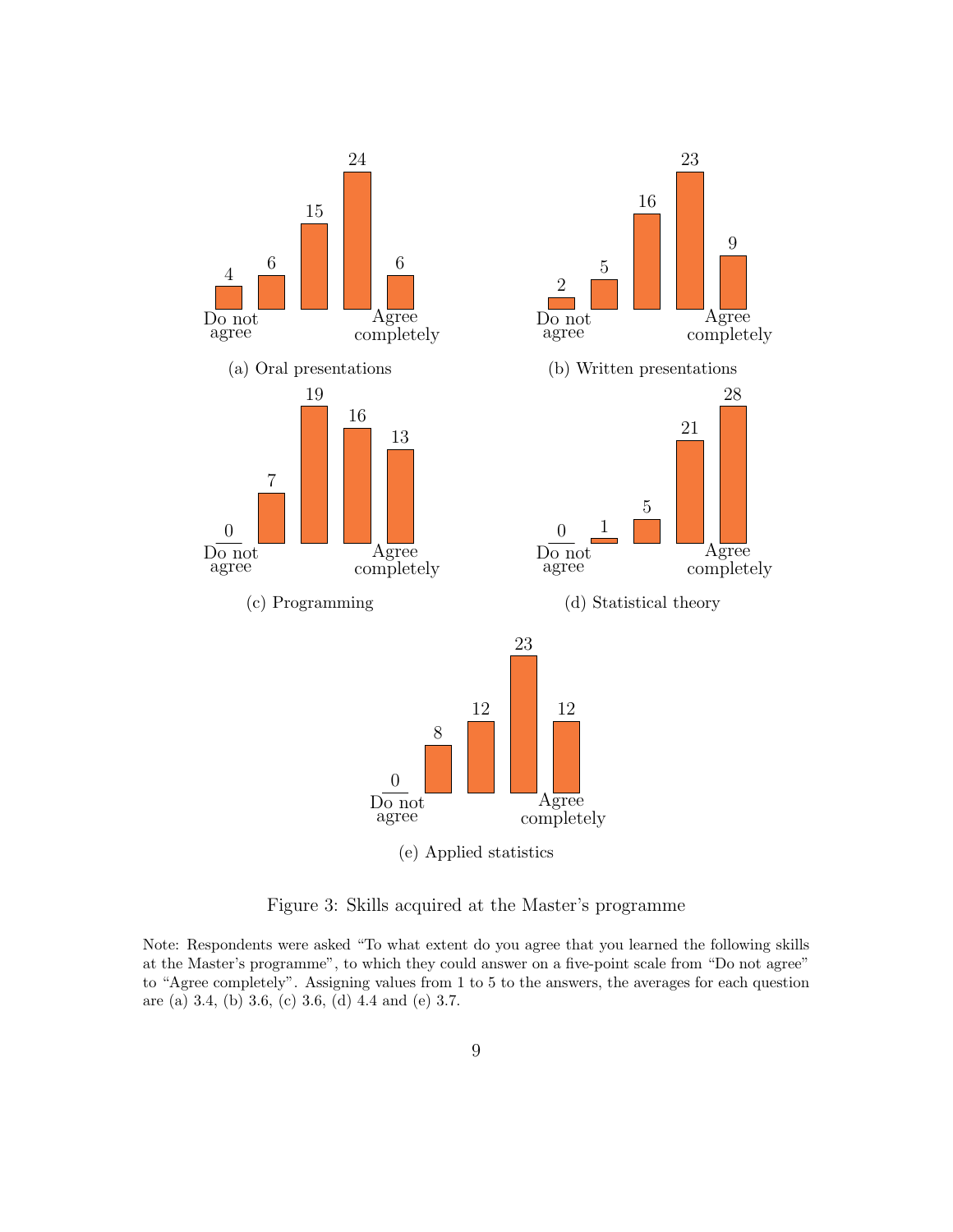<span id="page-9-0"></span>

Figure 4: Useful from program

Note: Respondents were asked "Is there anything you learned in the programme that has been particularly useful in your current or previous work?" to which there was an open-ended question where the respondents could write in as many answers as they wished. The figure collects the answers that were mentioned at least three times, but different other individual answers were mentioned.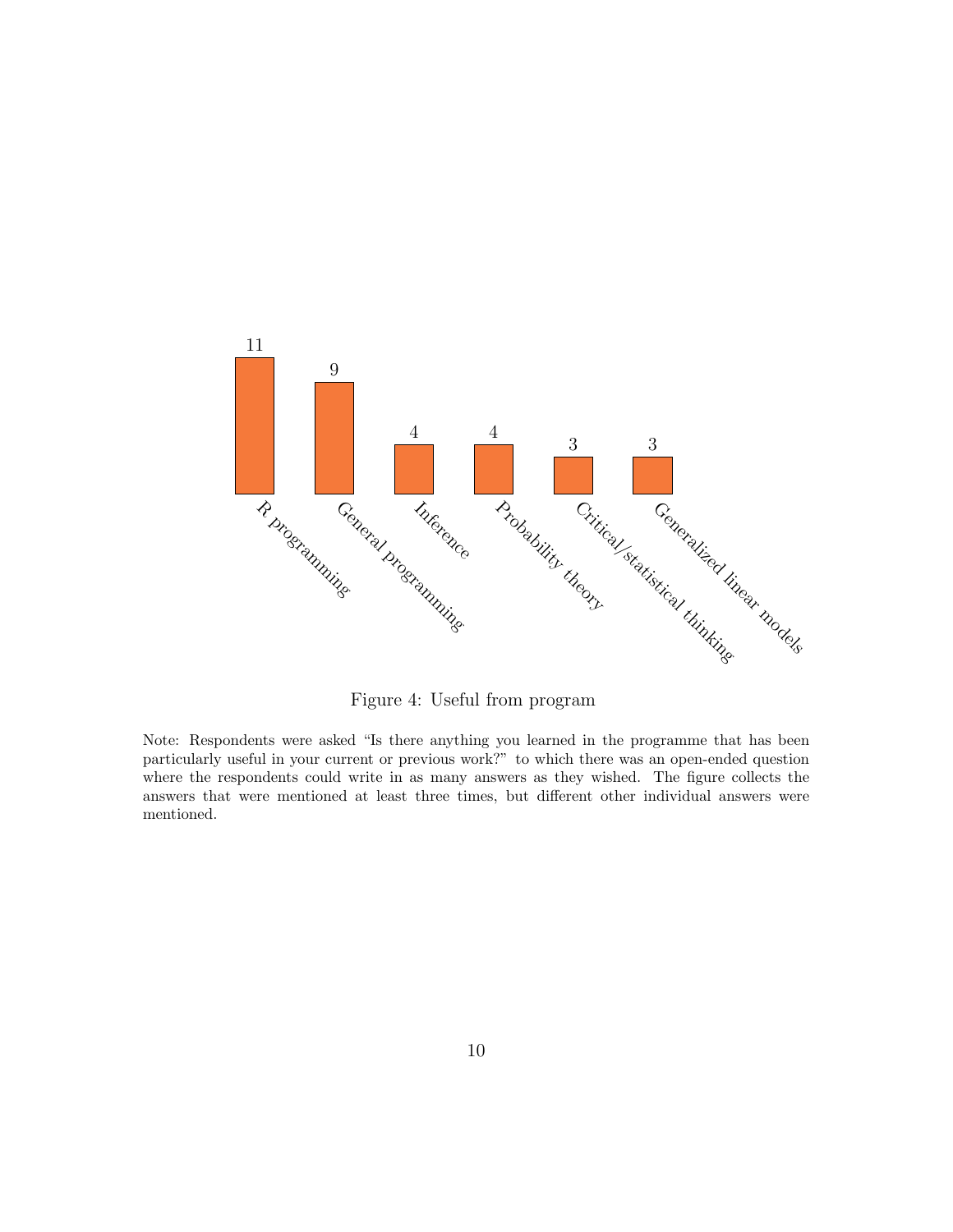<span id="page-10-0"></span>

Figure 5: Wished the program included

Note: Respondents were asked "Is there anything you wish you learned more of in the programme that would have been useful in your current or previous work? (could be specific methods or general skills)?" to which there was an open-ended question where the respondents could write in as many answers as they wished. The figure collects the answers that were mentioned at least three times, but many different other individual answers were mentioned.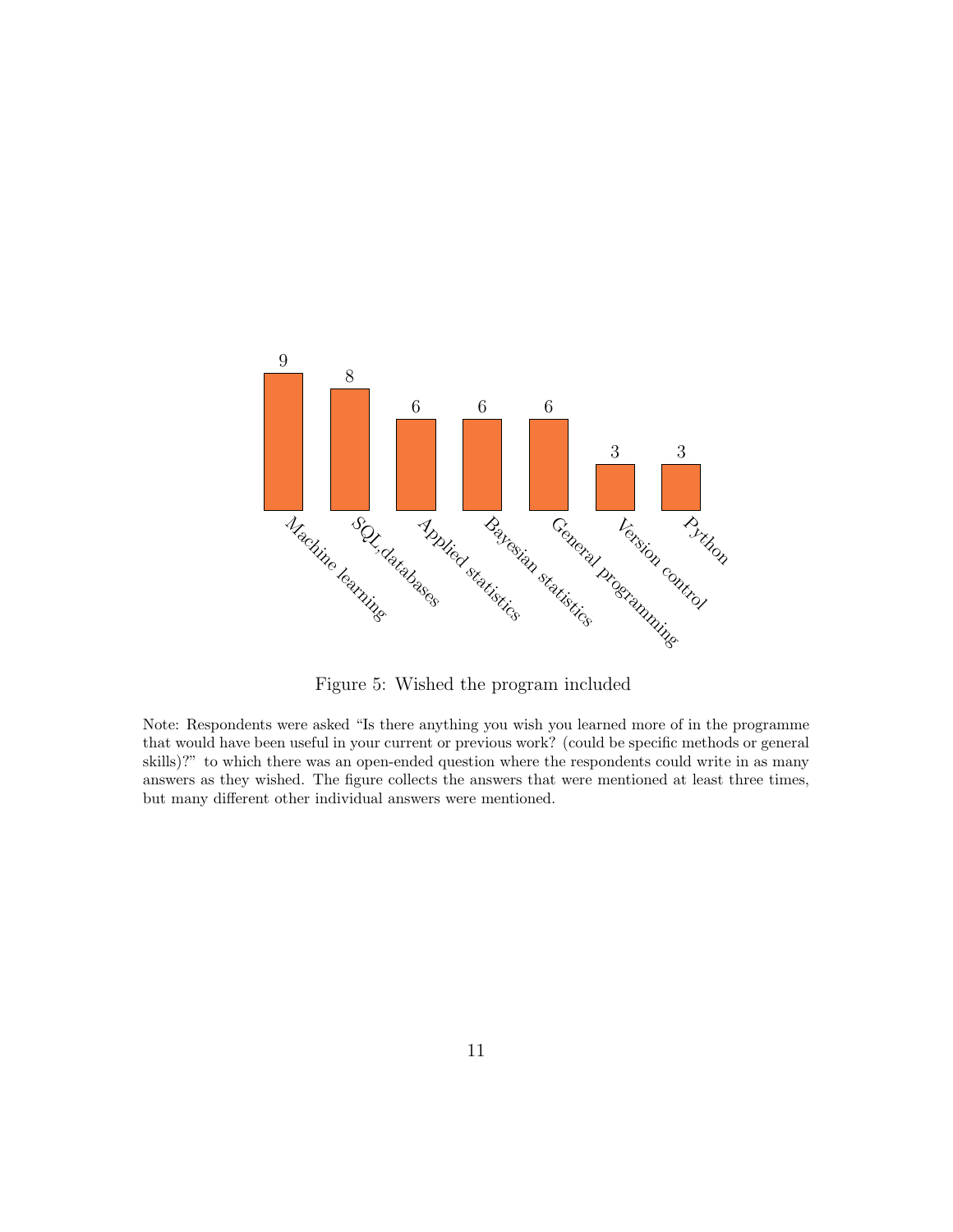<span id="page-11-0"></span>

Figure 6: Time to first job after graduation

Note: Respondents were asked "Approximately how long did it take you to get your first job after you finished your Master studies", to which they could answer "Got a job before finishing the programme", "0–2 months", "3–5 months", "6–8 months", "9–11 months", "more than 12 months" and "Never worked after graduation". Only alternatives that was marked by at least one respondent are shown above.

<span id="page-11-1"></span>

Figure 7: Number of jobbs applied before first job

Note: Respondents were asked "How many jobs did you apply for before you got your first job?"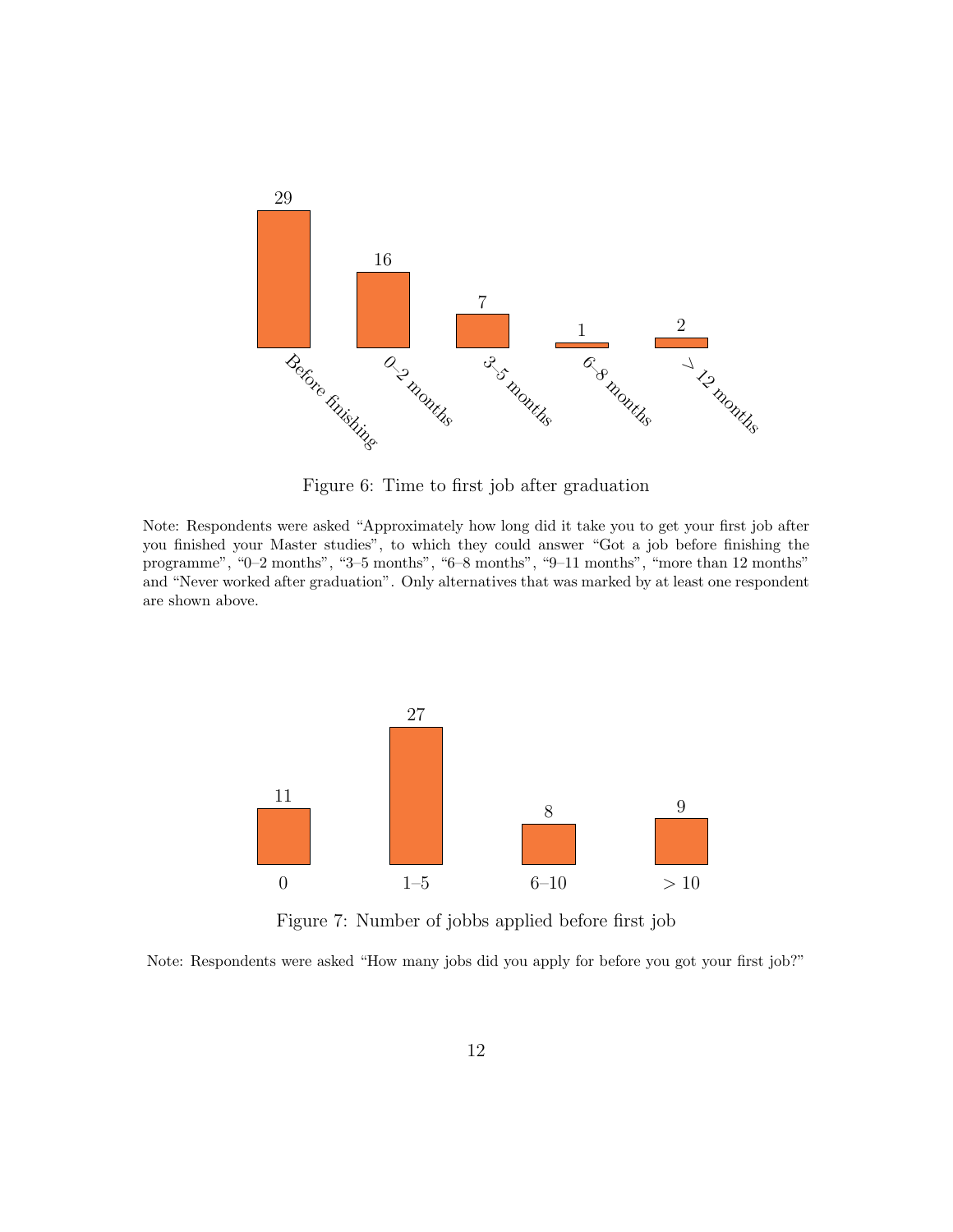<span id="page-12-0"></span>

Figure 8: How the respondents got their first job

<span id="page-12-1"></span>Note: The respondents were asked "How did you get your first job", with a large number of different alternatives offered. Options which only one respondent marked have been bundled together in "Other".



Figure 9: Salary, first job

Note: The respondents were asked "What was the salary at your first job before tax? If you were working part-time, convert it to a full-time salary. If you worked abroad, convert the salary to SEK by using  $1 \text{ USD} = 8 \text{ SEK}$  or  $1 \text{ EUR} = 10 \text{ SEK}$ "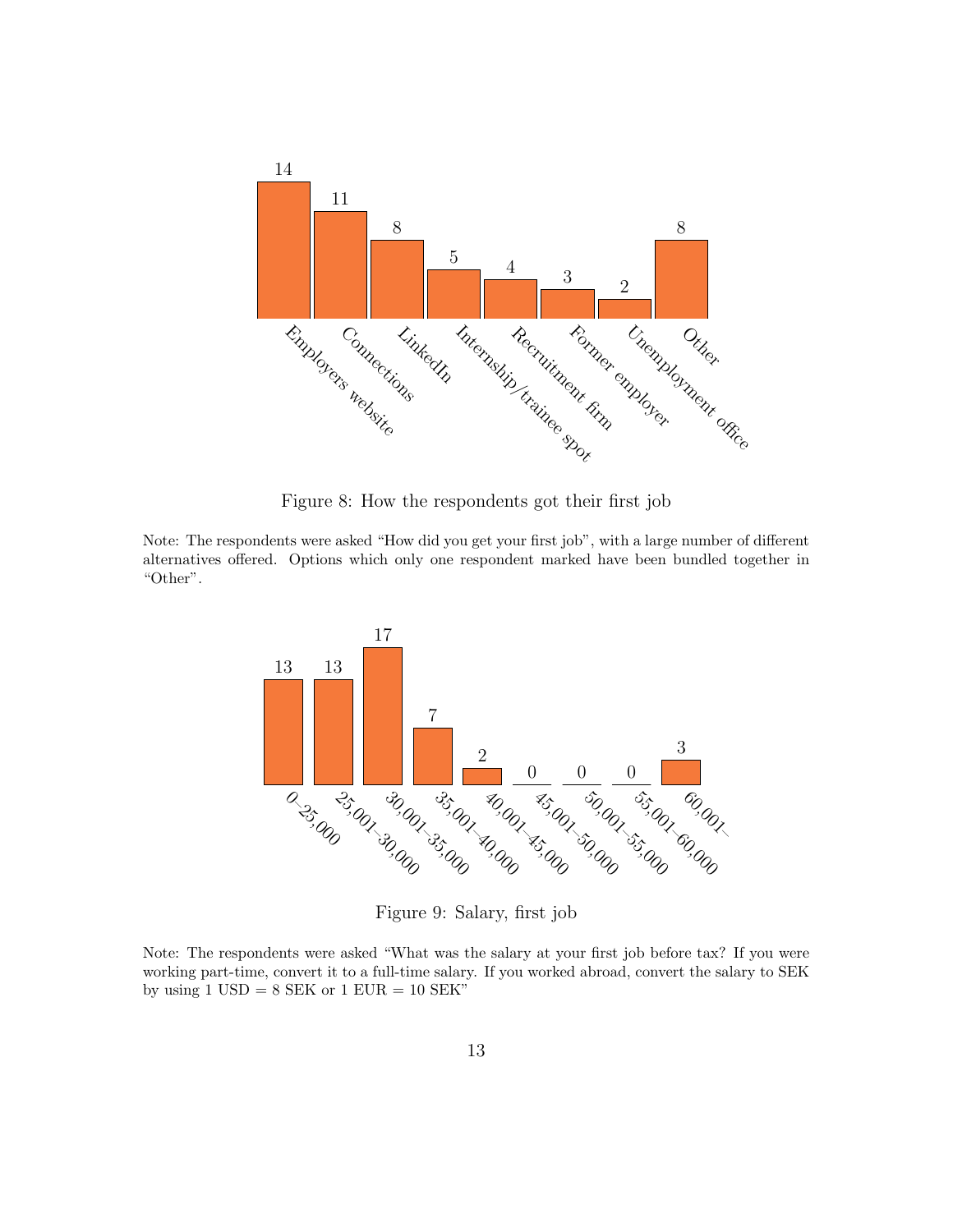<span id="page-13-0"></span>

Figure 10: Current occupation

<span id="page-13-1"></span>Note: Respondents were asked "What is your current occupation? (If you are on parental leave or sick leave - please state your regular job.)"



Figure 11: Sector of occupation

Note: Respondents were asked "Within what industry is your current job? (Please, mark just one alternative)"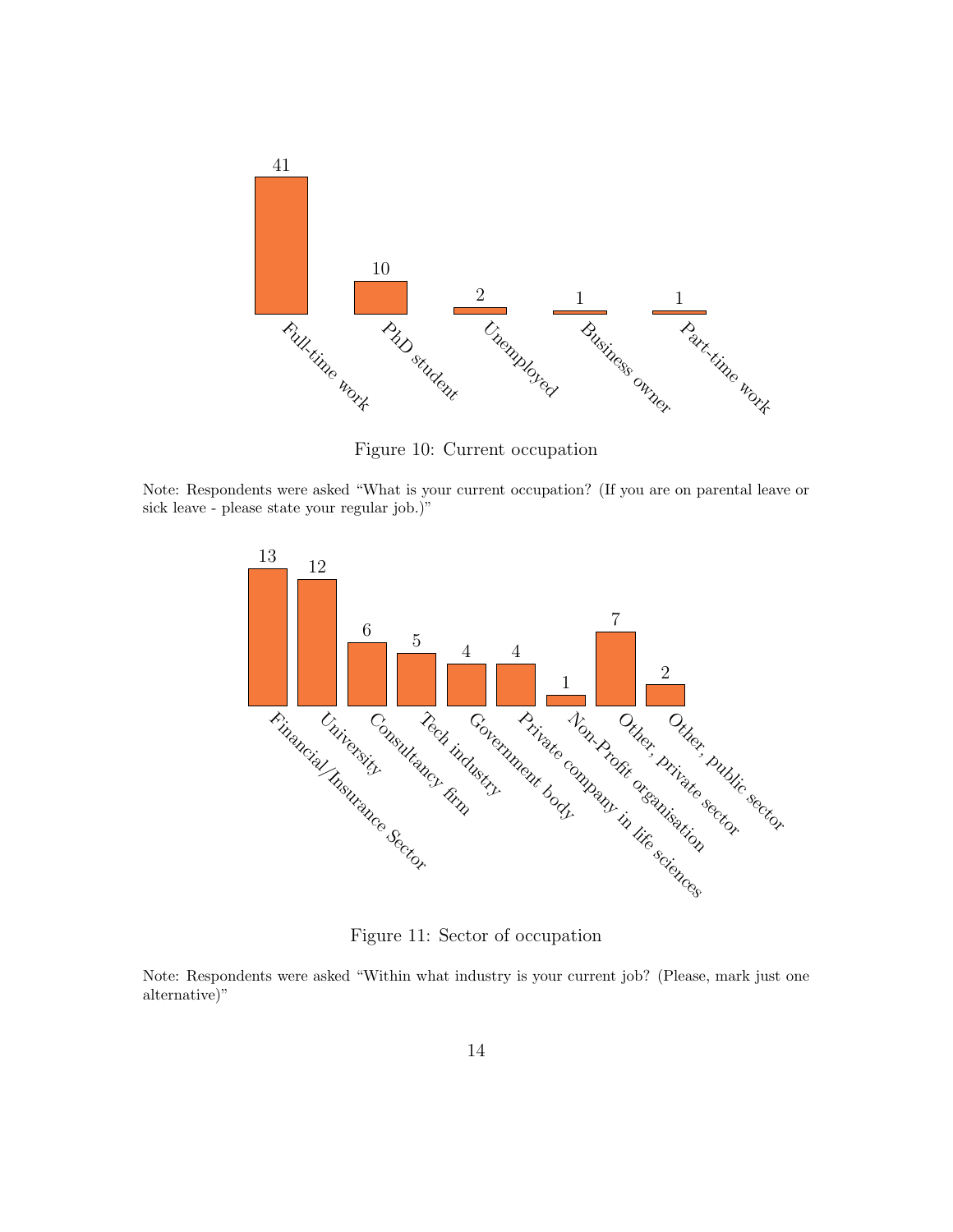<span id="page-14-0"></span>

Figure 12: Salary, current job

Note: The respondents were asked "What is your current salary before tax? If you are working part-time, convert it to a full-time salary. If you work abroad, convert your current salary to SEK by using  $1 \text{ USD} = 8 \text{ SEK}$  or  $1 \text{ EUR} = 10 \text{ SEK}$ ."

<span id="page-14-1"></span>

Figure 13: Use of programming languages and statistical softwares

Note: The respondents were asked "Which of the following statistical softwares/programming languages (if any) do you use regularly in your current work? You can mark several options"